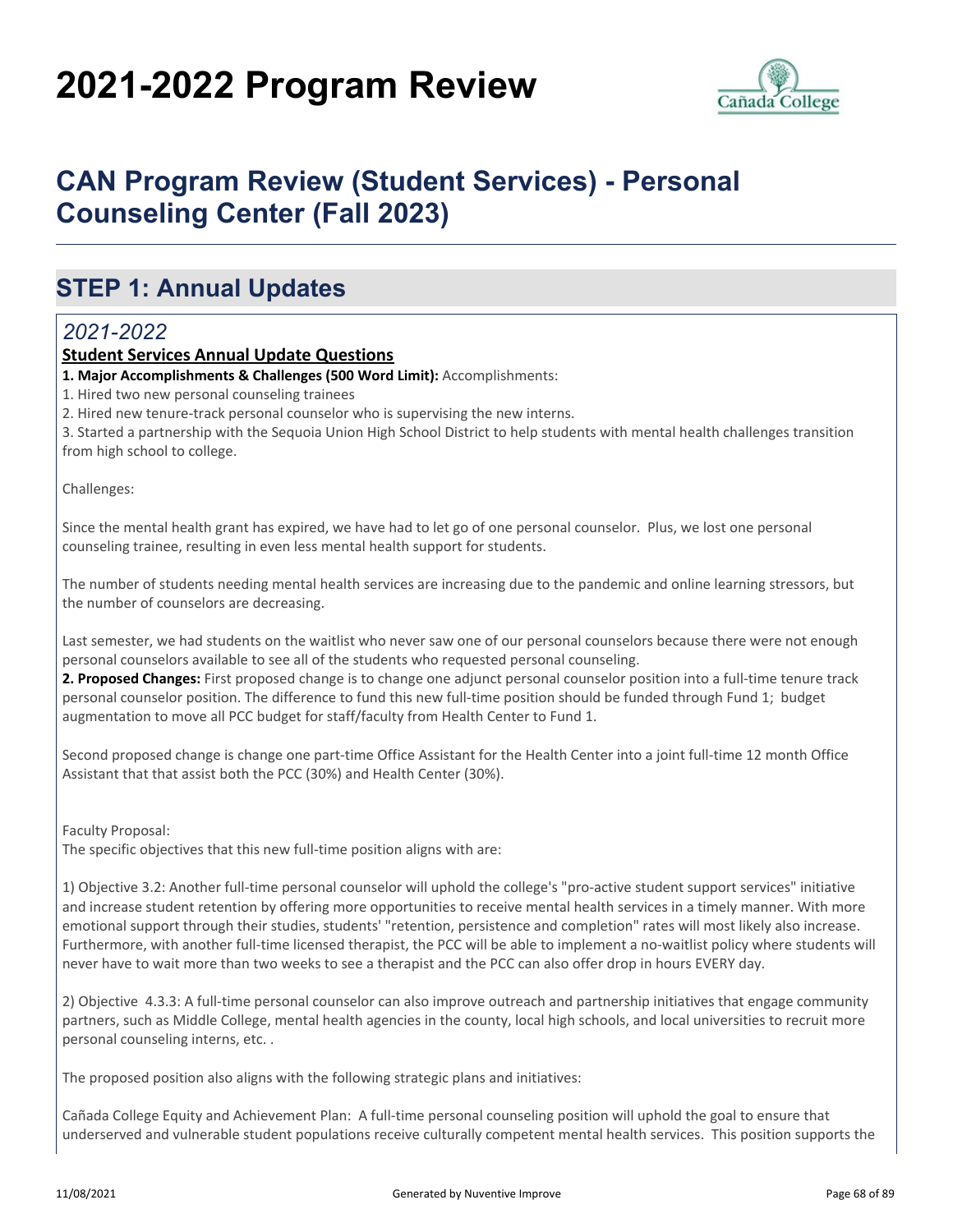college's educational master plan of making sure supports, such as mental health services, are accessible for everyone on campus. The many benefits of mental health counseling to underserved student population include:

a) lower college dropout rates

b) improvement in academic performance

c) reduction of legal liability for the college

Thus, the PCC will be able to promote more equity by recognizing and accommodating the "differences for minoritized students" who have mental health challenges.

1. The proposed position addresses PCC's following long term goals:

- a) Offer students to see therapists who can speak in their primary language
- b) Offer more drop in hours
- c) Offer therapy sessions every day of the week
- d) Implement a no waitlist policy

2. The proposed position aligns with the following PCC action plans:

- Increase number of students registering with the PCC

- Increase the number of hours that drop in hours are available to students
- Increase the number of hours that appointments are available for students
- Increase retention of students with mental health challenges
- Reduce the time that students have to wait to see a personal counselor
- Reduce the number of students who end up on the waitlist and are never seen in the semester
- Hire counselors and interns who are fluent in Farsi, Mandarina, Japanese, and ASL.
- Offer counseling/psychology courses and more workshops that educate students about mental health

Quantitative Data:

Here is the Personal Counseling Registration History:

- 2020 to 2021: the Personal Counseling Center provided mental health support to 87 students

- Fall 2021: As of 10-15-2021, the Personal Counseling Center has 51 students who have submitted Personal Counseling Interest Forms and 7 been referred by a faculty or staff member.

Qualitative Data:

From the quantitate data above, the demand for personal counseling is rising this school year. Last semester, there were 5 students who were on the waitlist and were never seen by a personal counselor. We had to refer them to CanadaTalk Now where they could receive therapy for one session but were not able to see the same therapist for return visits. When there is no continuity, it impacts the quality of services that our college offers students.

Furthermore, to place students on the waitlist and never see them creates inequities and false promises to students who are entitled to mental health support on campus in a timely manner.

**3A. Impact of Resource Allocations Process:** Previously resource request for a full-time Office Assistant and Personal Counselor never went through last year even though it was uploaded in time. Because the resource request last year was never processed,

- Some students who requested to see a personal counselor were never seen by a counselor
- The wait time to see a personal counselor was over a month.
- Active Minds club did not have an official advisor
- Requests for events to spread mental health awareness were less than usual

**3B. Disproportionately Impacted Students Affect:** The lack of resources have created a barrier for students access mental health services in a timely manner.

**4. SAOs and SLOs:** NA

**5. SAO/SLO Assessment Results and Impact:** NA

**Annual Update Status:** In Process

### **Goal Description: Improve the access to mental health services**